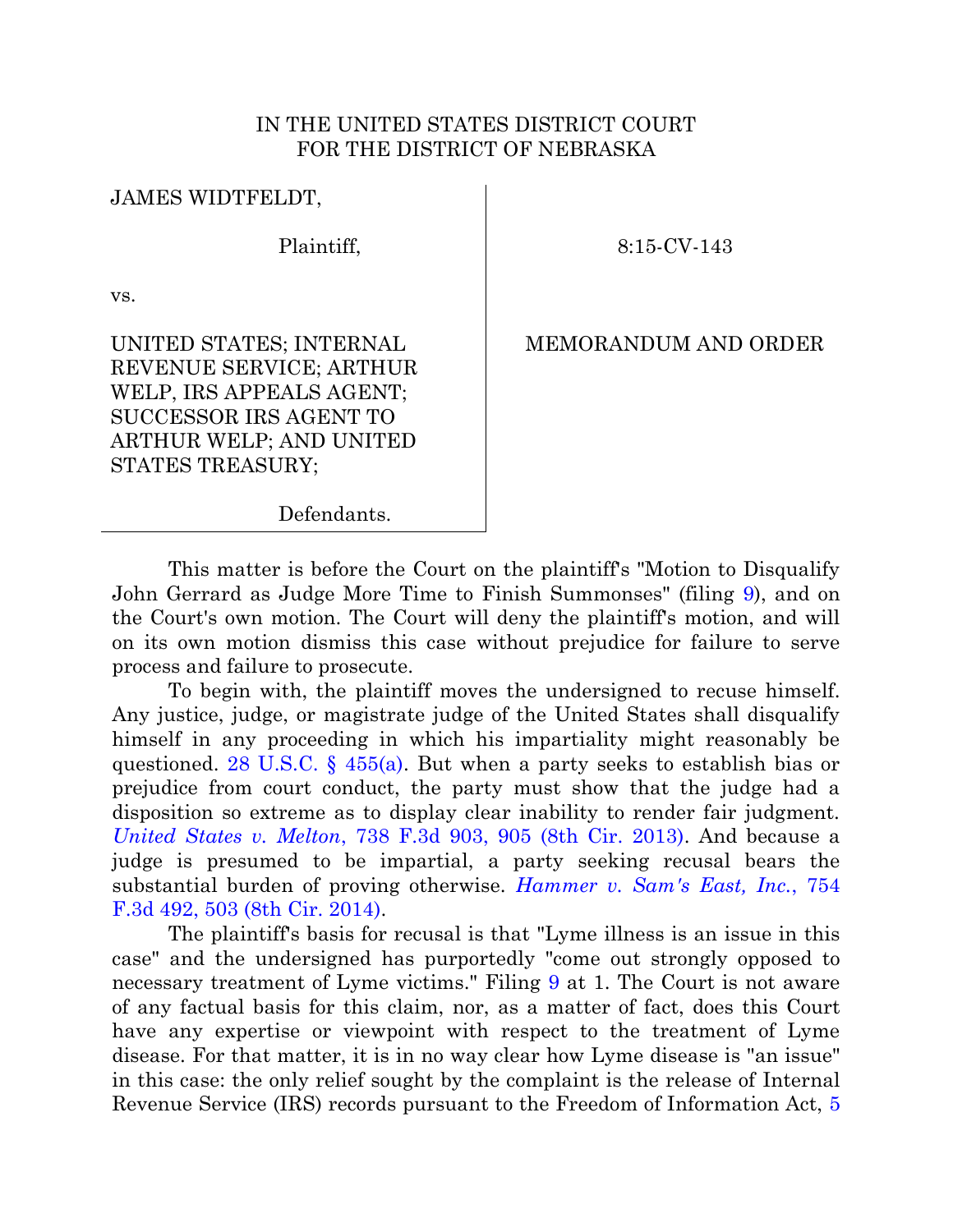[U.S.C. § 552](https://www.westlaw.com/Document/N03442DF0C7ED11DEB641BA42AF2DD571/View/FullText.html?transitionType=Default&contextData=(sc.Default)&VR=3.0&RS=da3.0) (FOIA). The plaintiff has presented no basis to question the undersigned's impartiality in this case, *see Melton*[, 738 F.3d at 905-06,](https://www.westlaw.com/Document/I10b427196e3911e38913df21cb42a557/View/FullText.html?transitionType=Default&contextData=(sc.Default)&VR=3.0&RS=da3.0&fragmentIdentifier=co_pp_sp_506_905) and his motion for recusal will be denied.

Attached to the plaintiff's motion were several summons forms, which he asked the Clerk of the Court to execute for service. That begs an important question: why, several months after this case was filed, has process not been served? [Fed. R. Civ. P. 4\(m\)](https://www.westlaw.com/Document/NBC051130B95F11D8983DF34406B5929B/View/FullText.html?transitionType=Default&contextData=(sc.Default)&VR=3.0&RS=da3.0) provides:

If a defendant is not served within 120 days after the complaint is filed, the court—on motion or on its own after notice to the plaintiff—must dismiss the action without prejudice against that defendant or order that service be made within a specified time. But if the plaintiff shows good cause for the failure, the court must extend the time for service for an appropriate period.

Thus, under Rule 4(m), there is a two-part inquiry. First, if the Court concludes there is good cause for plaintiff's failure to serve within 120 days, it *shall* extend the time for service. *Kurka v. Iowa Cty.*[, 628 F.3d 953, 957 \(8th](https://www.westlaw.com/Document/I06bf7f55083f11e0aa23bccc834e9520/View/FullText.html?transitionType=Default&contextData=(sc.Default)&VR=3.0&RS=da3.0&fragmentIdentifier=co_pp_sp_506_957)  [Cir. 2010\).](https://www.westlaw.com/Document/I06bf7f55083f11e0aa23bccc834e9520/View/FullText.html?transitionType=Default&contextData=(sc.Default)&VR=3.0&RS=da3.0&fragmentIdentifier=co_pp_sp_506_957) Second, even if the plaintiff fails to show good cause, the Court still *may* extend the time for service rather than dismiss the case, if the plaintiff establishes excusable neglect. *[Id.](https://www.westlaw.com/Document/I06bf7f55083f11e0aa23bccc834e9520/View/FullText.html?transitionType=Default&contextData=(sc.Default)&VR=3.0&RS=da3.0)*

First, the Court must determine whether good cause exists for the plaintiff's failure to serve the defendant within the 120-day deadline (not whether good cause exists for an extension). *Id.* at 958. In determining whether good cause exists, the Court must focus primarily on the plaintiff's reasons for not complying with the time limit in the first place. *Id.* Rule 4(m) does not define good cause, and courts have not given conclusive meaning to the phrase. *Kurka*[, 628 F.3d at 957.](https://www.westlaw.com/Document/I06bf7f55083f11e0aa23bccc834e9520/View/FullText.html?transitionType=Default&contextData=(sc.Default)&VR=3.0&RS=da3.0&fragmentIdentifier=co_pp_sp_506_957) It does require, at least, good faith and some reasonable basis for noncompliance with the rules. *[Id.](https://www.westlaw.com/Document/I06bf7f55083f11e0aa23bccc834e9520/View/FullText.html?transitionType=Default&contextData=(sc.Default)&VR=3.0&RS=da3.0)* Among other things, good cause is likely (but not always) to be found when the plaintiff is proceeding pro se or in forma pauperis. *[Id.](https://www.westlaw.com/Document/I06bf7f55083f11e0aa23bccc834e9520/View/FullText.html?transitionType=Default&contextData=(sc.Default)&VR=3.0&RS=da3.0)* At its core, however, the standard of good cause is necessarily amorphous: whether or not it has been satisfied is largely dependent upon the facts of each individual case. *[Id.](https://www.westlaw.com/Document/I06bf7f55083f11e0aa23bccc834e9520/View/FullText.html?transitionType=Default&contextData=(sc.Default)&VR=3.0&RS=da3.0)*

In this case, the Magistrate Judge already gave the plaintiff two extensions of time to serve his summons and complaint. Filings [6](https://ecf.ned.uscourts.gov/doc1/11313361388) and 8. Yet he failed to do so, and there is almost nothing in the record to show why. Nothing in the plaintiff's response (filing [7\)](https://ecf.ned.uscourts.gov/doc1/11313380020) to the Magistrate Judge's previous order, or his present motion, reasonably explain why he was unable serve the completed summons forms that were already provided to him. *See* filing [4.](https://ecf.ned.uscourts.gov/doc1/11313266086)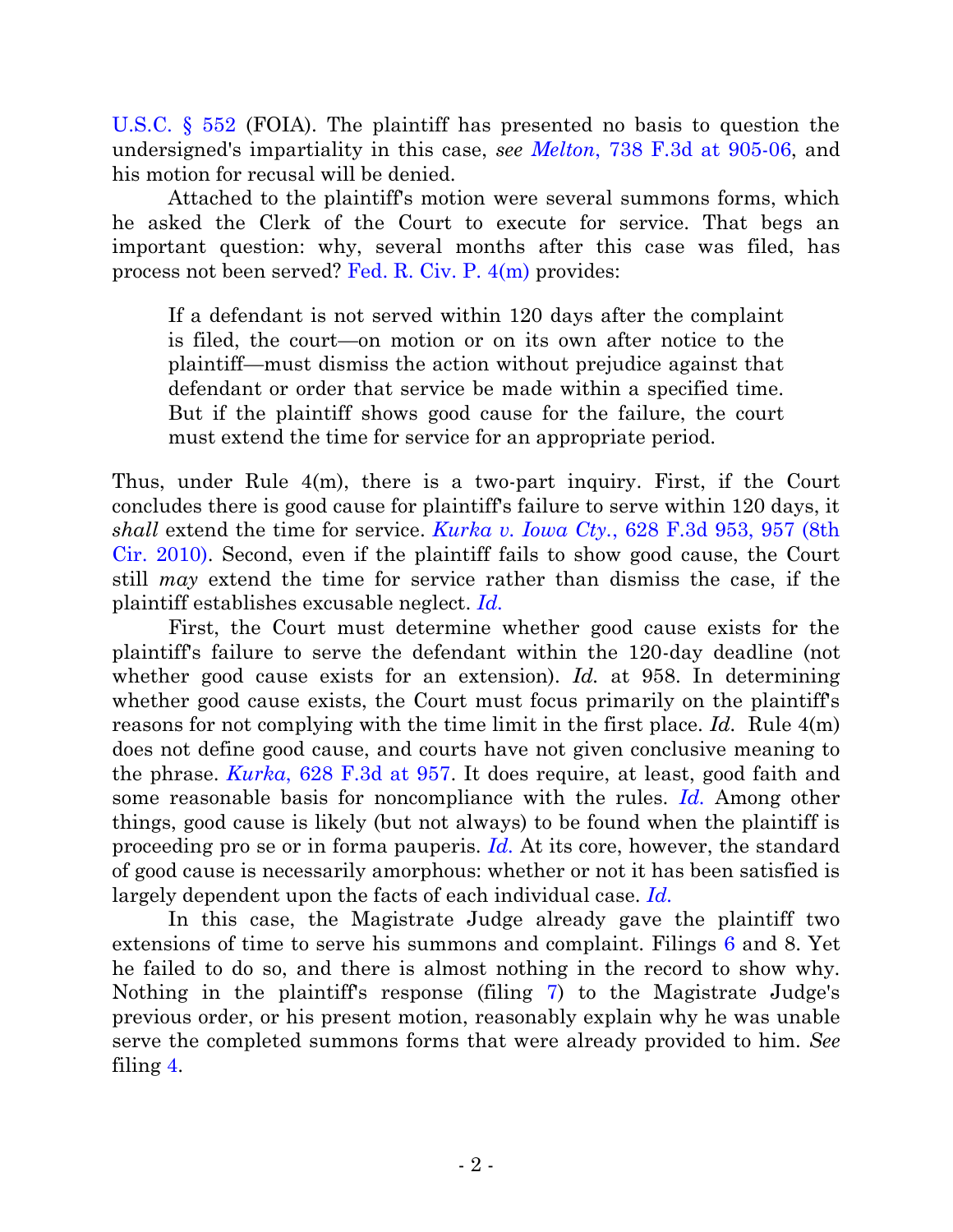The only explanation the plaintiff provides appears to be—as best the Court can understand it—that the IRS has actually provided the plaintiff with information in response to a FOIA request. The Court infers that the plaintiff needs more time to consider that information. But that does not explain, in any meaningful way, why process has not been served in this case. To the extent that it makes any sense, it appears to suggest that the plaintiff needs more time to determine whether he actually has a claim for relief which obviously calls into question whether the plaintiff had a reasonable basis for filing his complaint in the first place. *See* [Fed. R. Civ. P. 11\(b\).](https://www.westlaw.com/Document/N71274E70B96011D8983DF34406B5929B/View/FullText.html?transitionType=Default&contextData=(sc.Default)&VR=3.0&RS=da3.0) But regardless, the plaintiff's assertions fail to show good cause (or, indeed, any cause) for filing a complaint in federal court and then failing to serve it within the period specified by the Federal Rules of Civil Procedure.

Nor does excusable neglect warrant extending the service deadline. Such relief is warranted where a party's failure to meet a deadline is caused by inadvertence, mistake, or carelessness, as well as by intervening circumstances beyond the party's control. *Kurka*[, 628 F.3d at 959.](https://www.westlaw.com/Document/I06bf7f55083f11e0aa23bccc834e9520/View/FullText.html?transitionType=Default&contextData=(sc.Default)&VR=3.0&RS=da3.0&fragmentIdentifier=co_pp_sp_506_959) In determining whether neglect is excusable, the following factors are particularly important: (1) the possibility of prejudice to the defendant, (2) the length of the delay and the potential impact on judicial proceedings, (3) the reason for the delay, including whether the delay was within the party's reasonable control, and (4) whether the party acted in good faith. *[Id.](https://www.westlaw.com/Document/I06bf7f55083f11e0aa23bccc834e9520/View/FullText.html?transitionType=Default&contextData=(sc.Default)&VR=3.0&RS=da3.0)* These factors do not bear equal weight, as the reason for delay is generally a key factor in the analysis, *see [id.](https://www.westlaw.com/Document/I06bf7f55083f11e0aa23bccc834e9520/View/FullText.html?transitionType=Default&contextData=(sc.Default)&VR=3.0&RS=da3.0)*, and as discussed above, the reason for delay in this case has not been explained. *See Peer v. Vilsack*[, 563 F. App'x 504, 506](https://www.westlaw.com/Document/I2c08b607fc9211e39488c8f438320c70/View/FullText.html?transitionType=Default&contextData=(sc.Default)&VR=3.0&RS=da3.0&fragmentIdentifier=co_pp_sp_6538_506)  [\(8th Cir. 2014\).](https://www.westlaw.com/Document/I2c08b607fc9211e39488c8f438320c70/View/FullText.html?transitionType=Default&contextData=(sc.Default)&VR=3.0&RS=da3.0&fragmentIdentifier=co_pp_sp_6538_506) Absent a reasonable explanation for the delay, the Court has no basis to find excusable neglect.

In sum, the plaintiff was given notice by the Magistrate Judge—twice that he needed to serve process. *See* filings [6](https://ecf.ned.uscourts.gov/doc1/11313361388) and 8. The last time, he was told in no uncertain terms that he had until November 18, 2015 to serve his summons and complaint on the defendant and that "[n]o additional time will be granted." Filing 8. Dismissal under Rule 4(m) is appropriate.

Furthermore, dismissal is also appropriate pursuant to [Fed. R. Civ. P.](https://www.westlaw.com/Document/N52590C80B96611D8983DF34406B5929B/View/FullText.html?transitionType=Default&contextData=(sc.Default)&VR=3.0&RS=da3.0)  [41\(b\).](https://www.westlaw.com/Document/N52590C80B96611D8983DF34406B5929B/View/FullText.html?transitionType=Default&contextData=(sc.Default)&VR=3.0&RS=da3.0) *See, Boyle v. Am. Auto Serv.*[, 571 F.3d 734, 742-43 \(8th Cir. 2009\);](https://www.westlaw.com/Document/I5638145266f511de9988d233d23fe599/View/FullText.html?transitionType=Default&contextData=(sc.Default)&VR=3.0&RS=da3.0&fragmentIdentifier=co_pp_sp_506_742) *Schooley v. Kennedy*[, 712 F.2d 372, 373-74 \(8th Cir. 1983\).](https://www.westlaw.com/Document/I8f5b80b9940b11d9a707f4371c9c34f0/View/FullText.html?transitionType=Default&contextData=(sc.Default)&VR=3.0&RS=da3.0&fragmentIdentifier=co_pp_sp_350_373) Even pro se litigants must comply with relevant rules of the substantive and procedural law. *Schooley*[, 712 F.2d at 373.](https://www.westlaw.com/Document/I8f5b80b9940b11d9a707f4371c9c34f0/View/FullText.html?transitionType=Default&contextData=(sc.Default)&VR=3.0&RS=da3.0&fragmentIdentifier=co_pp_sp_350_373) The plaintiff received meaningful notice of what was required of him, *see [id.](https://www.westlaw.com/Document/I8f5b80b9940b11d9a707f4371c9c34f0/View/FullText.html?transitionType=Default&contextData=(sc.Default)&VR=3.0&RS=da3.0)*, and has failed to comply with the Magistrate Judge's orders and prosecute this case.